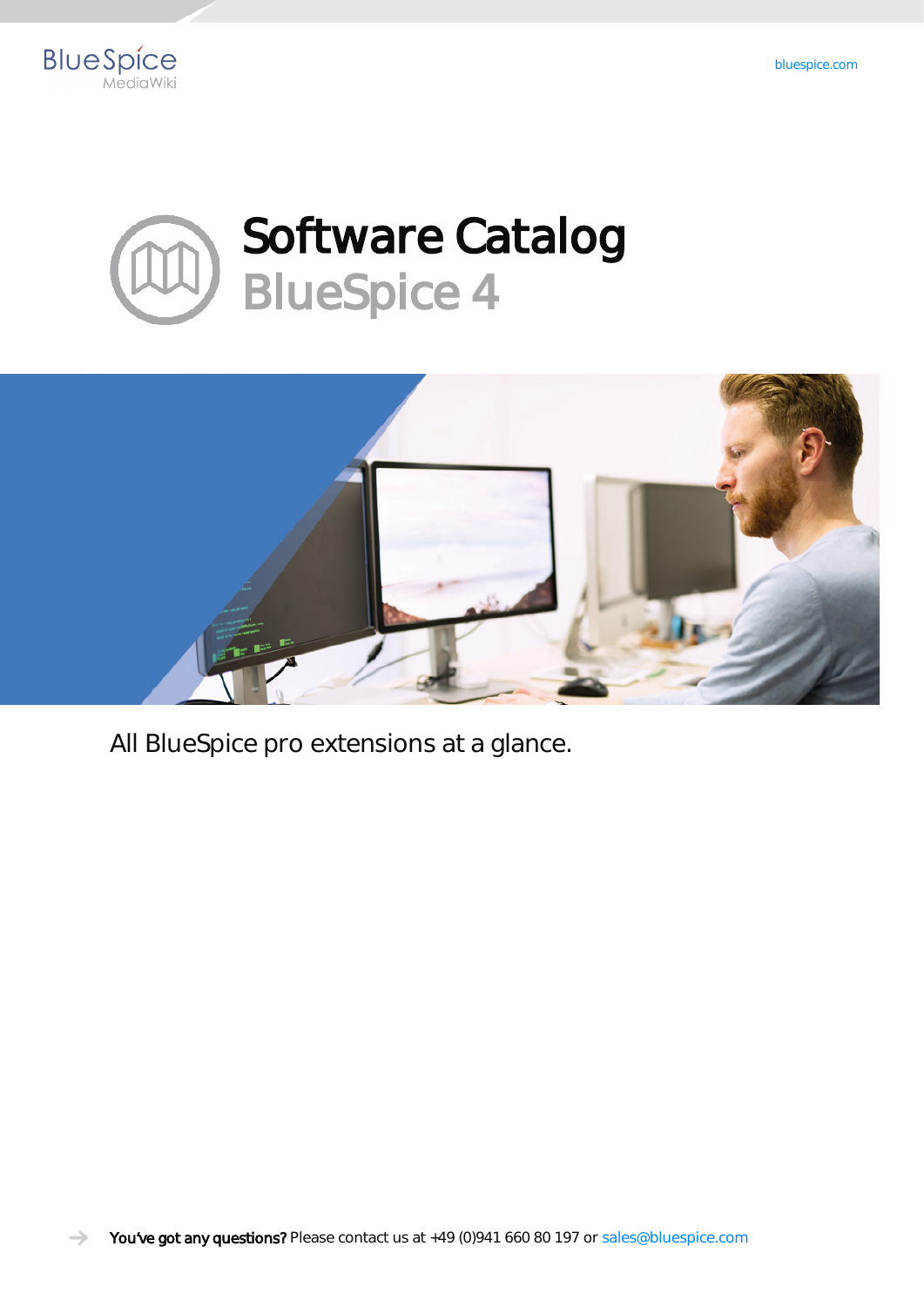

A list of all MediaWiki and BlueSpice extensions for the current version of BlueSpice.

#### **List of Extensions (193)**

[Additionally required license for DocX export \(optional\)](https://en.wiki.bluespice.com/wiki/Setup:Software_Catalogue#Additionally_required_licenses)

#### Legend:

- : Extension is **not included** in this Edition
- : Extension is **included**, but **deactivated** by default
- : Extension is **included** and is **activated** by default

| <b>Extension</b>                      | <b>Description</b>                                                                            | License                 | Main-<br>tainer | free                | pro | farm | cloud |
|---------------------------------------|-----------------------------------------------------------------------------------------------|-------------------------|-----------------|---------------------|-----|------|-------|
| Arrays                                | Store and compute named arrays                                                                | MIT                     | <b>MW</b>       |                     |     |      |       |
| <b>Auth remoteuser</b>                | Automatically logs-in users using<br>the REMOTE_USER environment<br>variable                  | GPL<br>$v2+$            | <b>MW</b>       |                     |     |      |       |
| <b>BlueSpiceAbout</b>                 | Information about BlueSpice                                                                   | GPL-<br>$3.0 -$<br>only | <b>BS</b>       |                     |     |      |       |
| BlueSpiceArticleInfo                  | Provides information about a page<br>in status bar                                            | GPL-<br>$3.0 -$<br>only | <b>BS</b>       |                     |     |      |       |
| <b>BlueSpiceArticlePreviewCapture</b> | Creates preview images of<br>wikipages for dynamic file<br>dispatcher                         | GPL-<br>$3.0 -$<br>only | <b>BS</b>       |                     |     |      |       |
| <b>BlueSpiceAuthors</b>               | GPL-<br>Displays the profile picture for<br>$3.0 -$<br><b>BS</b><br>authors of a page<br>only |                         |                 |                     |     |      |       |
| <b>BlueSpiceAvatars</b>               | Provides generic and individual<br>user pictures                                              | GPL-<br>$3.0 -$<br>only | <b>BS</b>       |                     |     |      |       |
| <b>BlueSpiceBookshelf</b>             | Enables BlueSpice to manage and<br>export hierarchical collections of<br>articles.            | GPL-<br>$3.0 -$<br>only | <b>BS</b>       |                     |     |      |       |
| BlueSpiceCalumma                      | <b>BlueSpice Skin</b>                                                                         | GPL-<br>$3.0 -$<br>only | <b>BS</b>       |                     |     |      |       |
| BlueSpiceCategoryCheck                | Checks for assigned category<br>before an article gets saved                                  | GPL-<br>$3.0 -$<br>only | <b>BS</b>       |                     |     |      |       |
| BlueSpiceCategoryManager              | Visual tool to manage categories                                                              | GPL-<br>$3.0 -$<br>only | <b>BS</b>       | $\circlearrowright$ |     |      |       |
| <b>BlueSpiceChecklist</b>             | Provides checklist functionality                                                              | GPL-<br>$3.0 -$<br>only | BS              |                     |     |      |       |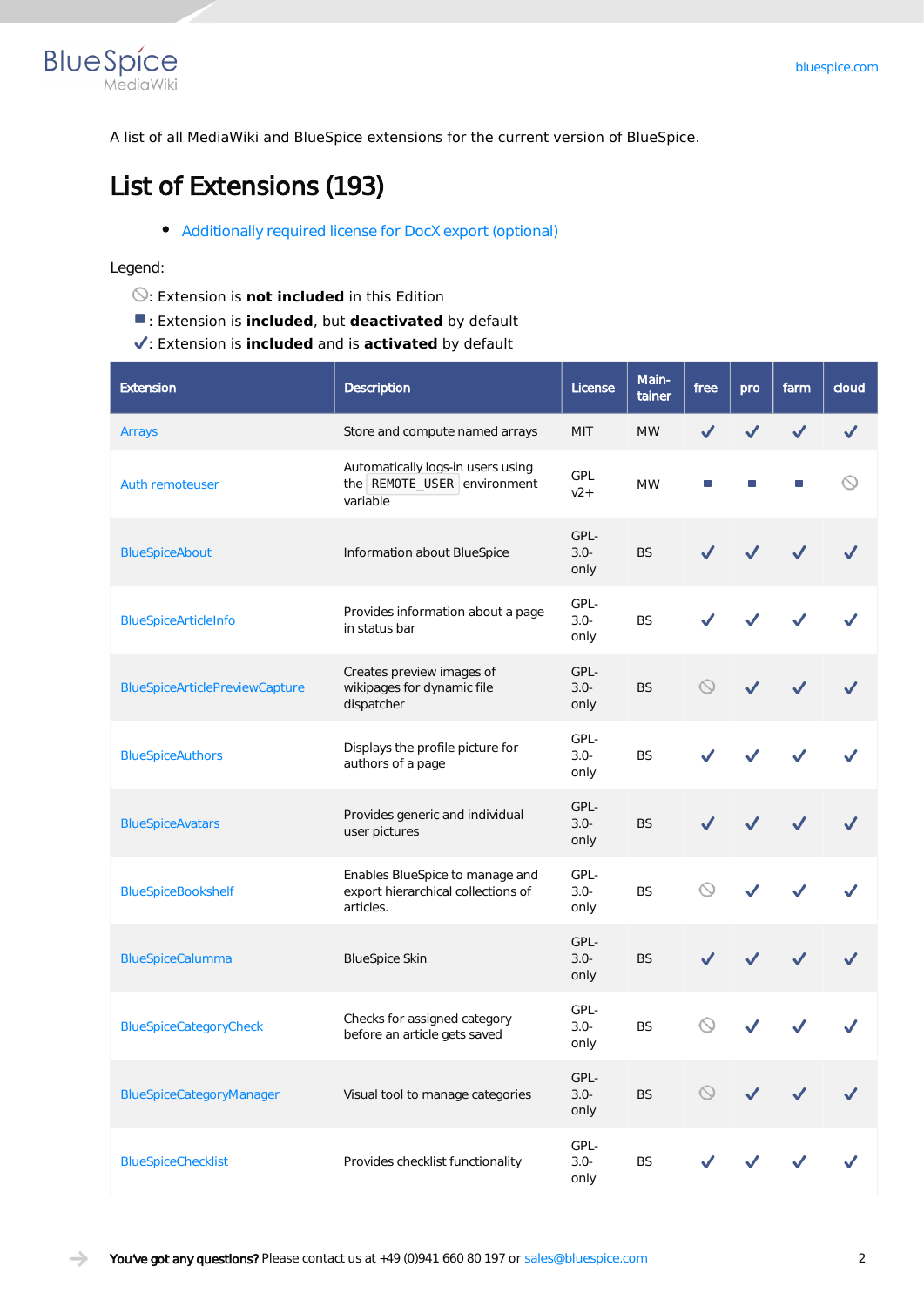| <b>Extension</b>                   | Description                                                                                      | License                 |           |                     |                | farm           | cloud |
|------------------------------------|--------------------------------------------------------------------------------------------------|-------------------------|-----------|---------------------|----------------|----------------|-------|
| <b>BlueSpiceCloudClient</b>        | encapsulates all cloud specific<br>functionality                                                 | GPL v3                  | <b>BS</b> | $\circledcirc$      | $\circledcirc$ | $\circledcirc$ |       |
| BlueSpiceConfigManager             | Offers the possibility to admins, to<br>configurate the whole wiki from a<br>single special page | GPL-<br>$3.0 -$<br>only | <b>BS</b> |                     |                |                |       |
| BlueSpiceContextMenu               | Provides context menus for various<br>links                                                      | GPL-<br>$3.0 -$<br>only | <b>BS</b> |                     |                |                |       |
| <b>BlueSpiceCountThings</b>        | GPL-<br>$3.0 -$<br>Provides content based statistics<br><b>BS</b><br>only                        |                         |           |                     |                |                |       |
| <b>BlueSpiceCustomMenu</b>         | GPL-<br>Provides customizable menus<br>$3.0 -$<br><b>BS</b><br>only                              |                         |           |                     |                |                |       |
| <b>BlueSpiceDashboards</b>         | Provides dashboards for users and<br>administrators                                              | <b>BS</b>               |           |                     |                |                |       |
| <b>BlueSpiceDiscovery</b>          | <b>BlueSpice skin</b>                                                                            | <b>BS</b>               |           |                     |                |                |       |
| BlueSpiceDistributionConnector     | GPL-<br>Connects BlueSpice to various<br><b>BS</b><br>$3.0 -$<br>MediaWiki extensions<br>only    |                         |           |                     |                |                |       |
| BlueSpiceDrawioConnector           | Connects BlueSpice to Drawio                                                                     | GPL-<br>$3.0 -$<br>only | <b>BS</b> |                     |                |                |       |
| BlueSpiceEchoConnector             | Connects BlueSpice with Echo                                                                     | GPL-<br>$3.0 -$<br>only | <b>BS</b> |                     |                |                |       |
| <b>BlueSpiceEmoticons</b>          | Renders emoticons in a text as<br>images                                                         | GPL-<br>$3.0 -$<br>only | <b>BS</b> |                     |                |                |       |
| <b>BlueSpiceExpiry</b>             | Pages can be marked as expired.                                                                  | GPL-<br>$3.0 -$<br>only | <b>BS</b> | $\odot$             |                |                |       |
| BlueSpiceExportTables              | Allows export of tables to Excel and<br>CSV                                                      | GPL-<br>$3.0 -$<br>only | <b>BS</b> | $\circlearrowright$ |                |                |       |
| BlueSpiceExtendedFilelist          | Provides a special page to interact<br>with the wiki file repo                                   | GPL-<br>$3.0 -$<br>only | <b>BS</b> | $\odot$             |                |                |       |
| BlueSpiceExtendedSearch            | Elasticsearch search backend                                                                     | GPL-<br>$3.0 -$<br>only | <b>BS</b> |                     |                |                |       |
| <b>BlueSpiceExtendedStatistics</b> | Statistics module for BlueSpice                                                                  | GPL-<br>$3.0 -$<br>only | <b>BS</b> |                     |                |                |       |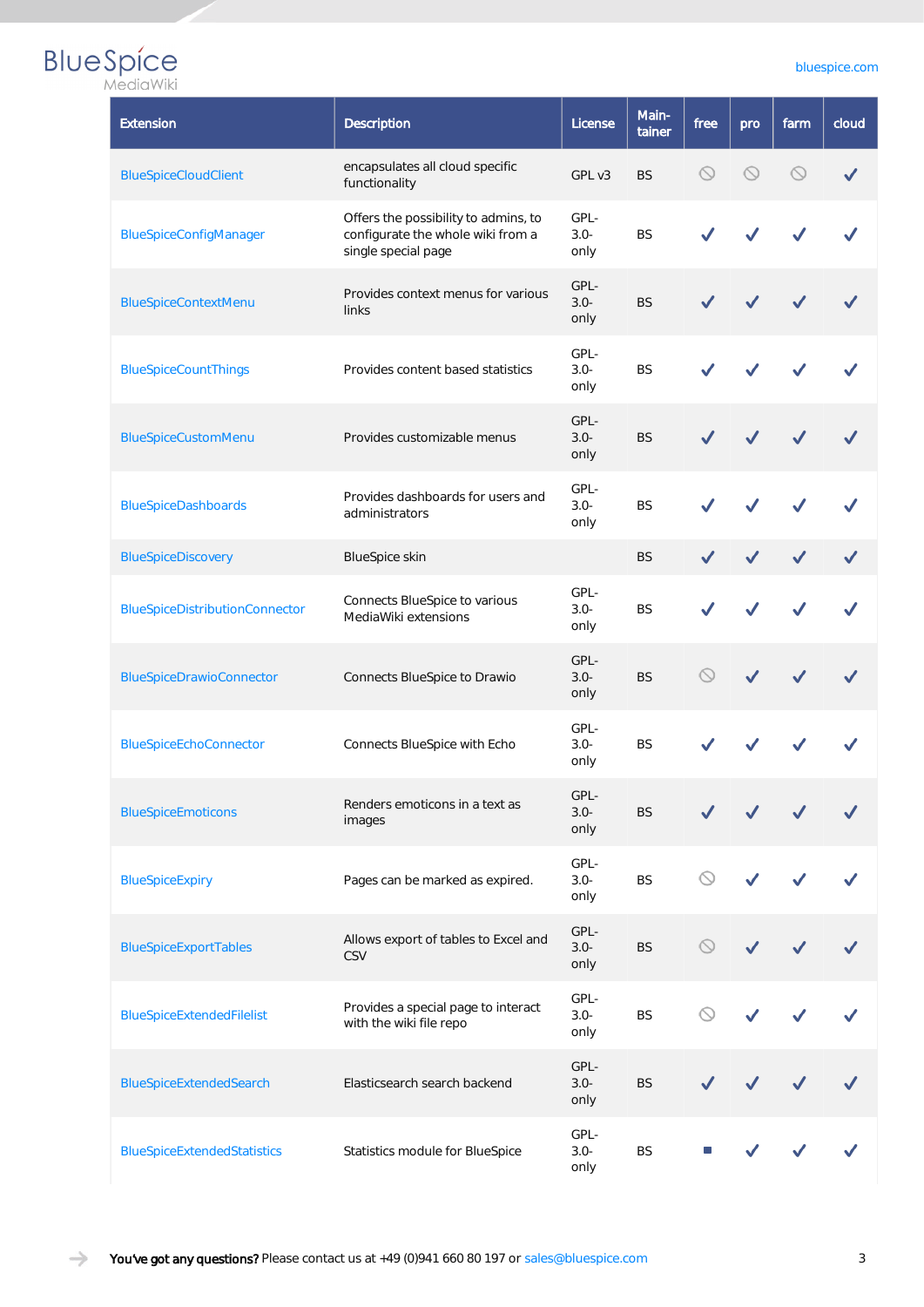| <b>Extension</b>                    | <b>Description</b>                                                                                  | License                 | Main-<br>tainer | free                  | pro | farm | cloud |
|-------------------------------------|-----------------------------------------------------------------------------------------------------|-------------------------|-----------------|-----------------------|-----|------|-------|
| BlueSpiceFilterableTables           | Provides a filterable content tables                                                                | GPL-<br>$3.0 -$<br>only | <b>BS</b>       |                       |     |      |       |
| BlueSpiceFlaggedRevsConnector       | Adds support for FlaggedRevs to a<br>range of other extensions.                                     | GPL-<br>$3.0 -$<br>only | <b>BS</b>       |                       |     |      |       |
| <b>BlueSpiceFoundation</b>          | Makes MediaWiki enterprise ready                                                                    | GPL-<br>$3.0 -$<br>only | <b>BS</b>       |                       |     |      |       |
| BlueSpiceGroupManager               | Administration interface for<br>adding, editing and deleting user<br>groups and their rights        | GPL-<br>$3.0 -$<br>only | <b>BS</b>       |                       |     |      |       |
| BlueSpiceHideTitle                  | Adds the magic word   '" ' UNIQ - -<br>nowiki-00000058-QINU`"' to<br>hide the title of the page     | GPL-<br>$3.0 -$<br>only | <b>BS</b>       |                       |     |      |       |
| <b>BlueSpiceInsertCategory</b>      | Dialog to enter a category link                                                                     | GPL-<br>$3.0 -$<br>only | <b>BS</b>       |                       |     |      |       |
| BlueSpiceInsertFile                 | Dialog to upload files and insert a<br>file link                                                    | GPL-<br>$3.0 -$<br>only | <b>BS</b>       |                       |     |      |       |
| <b>BlueSpiceInsertLink</b>          | Dialog box to enter a link                                                                          | GPL-<br>$3.0 -$<br>only | <b>BS</b>       |                       |     |      |       |
| BlueSpiceInsertMagic                | Adds a dialog allowing the insertion<br>of magic words and tags                                     | GPL-<br>$3.0 -$<br>only | <b>BS</b>       |                       |     |      |       |
| <b>BlueSpiceInsertTemplate</b>      | provides a dialog interface to add<br>and modify templates in edit<br>mode. A preview can be shown. | GPL v3<br>only          | <b>BS</b>       |                       |     |      |       |
| <b>BlueSpiceInterWikiLinks</b>      | Administration interface for<br>adding, editing and deleting<br>interwiki links.                    | GPL v3<br>only          | <b>BS</b>       |                       |     |      |       |
| BlueSpiceInterwikiSearch            | Simultaneous search in multiple<br>wikis                                                            | GPL v3                  | <b>BS</b>       | $\circlearrowright$   |     |      |       |
| BlueSpiceLatexRenderer              | Renders LaTeX markup on a<br>Windows server.                                                        | GPL v3<br>only          | <b>BS</b>       | $\circlearrowright$   |     |      |       |
| <b>BlueSpiceMatomoConnector</b>     | Interface between BlueSpice and<br>the Matomo analytics tool                                        | GPL<br>$v3+$            | <b>BS</b>       | $\circlearrowright$   |     |      |       |
| BlueSpiceMultiUpload                | Provides batch uploading of files                                                                   | GPL-<br>$3.0 -$<br>only | <b>BS</b>       | $\circlearrowright$   |     |      |       |
| <b>BlueSpiceNSFileRepoConnector</b> | Integrates NSFileRepo in a range of<br><b>BlueSpice Extenions (Requires</b><br>NSFileRepo)          | GPL-<br>$3.0 -$<br>only | <b>BS</b>       | $\scriptstyle\diagup$ |     |      |       |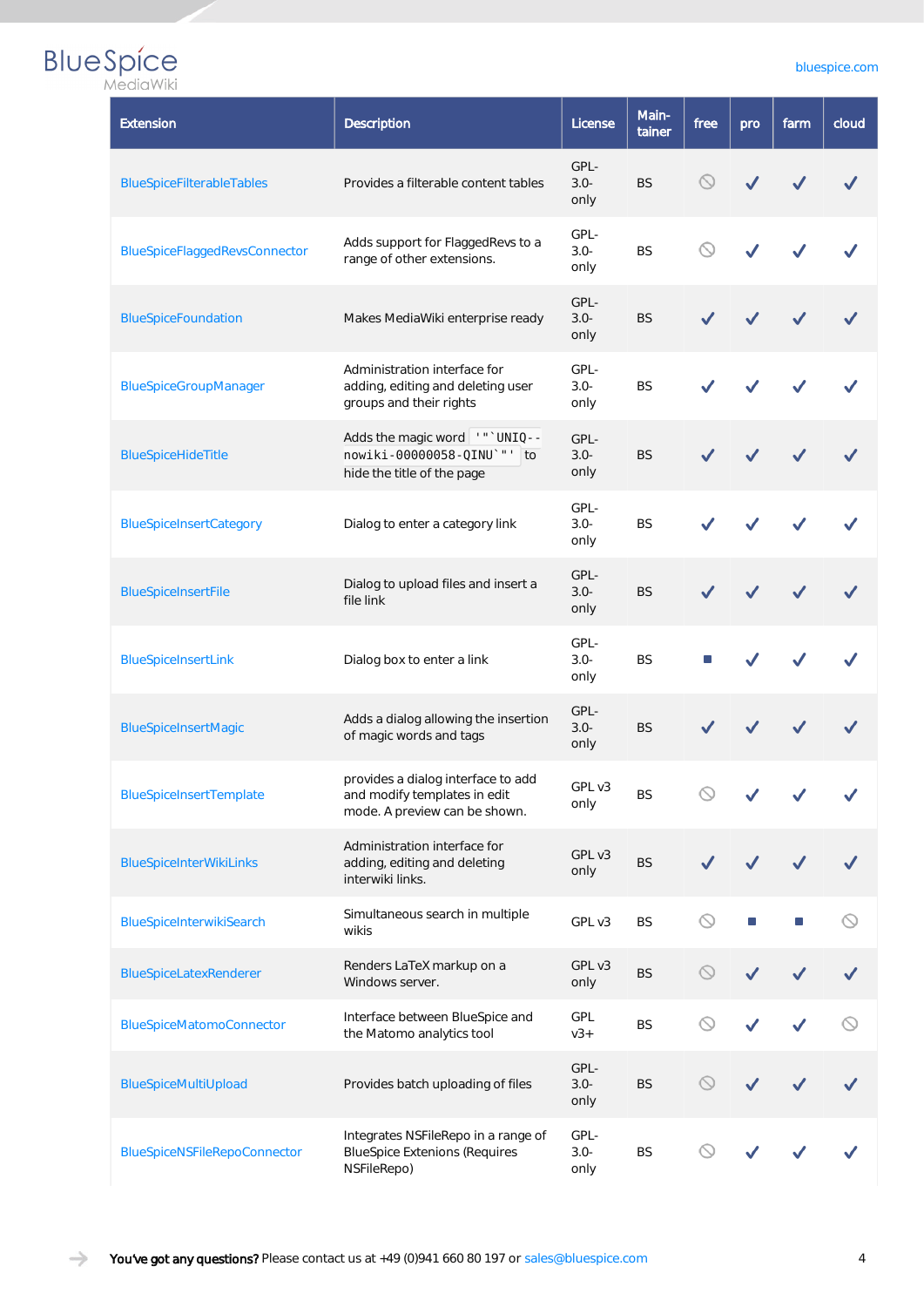| MediaWiki |  |
|-----------|--|

| Extension                                | Description                                                                                       | License                 | Main-<br>tainer | free           | pro | farm | cloud |
|------------------------------------------|---------------------------------------------------------------------------------------------------|-------------------------|-----------------|----------------|-----|------|-------|
| <b>BlueSpiceNamespaceCSS</b>             | Namespace specific styling                                                                        | GPL-<br>$3.0 -$<br>only | <b>BS</b>       |                |     |      |       |
| BlueSpiceNamespaceManager                | Administration interface for<br>adding, editing and deleting<br>namespaces                        | GPL-<br>$3.0 -$<br>only | <b>BS</b>       |                |     |      |       |
| <b>BlueSpicePageAccess</b>               | Controls access on page level                                                                     | GPL-<br>$3.0 -$<br>only | <b>BS</b>       |                |     |      |       |
| <b>BlueSpicePageAssignments</b>          | Enables you to assign users or<br>groups to a page                                                | GPL-<br>$3.0 -$<br>only | <b>BS</b>       |                |     |      |       |
| <b>BlueSpicePageFormsConnector</b>       | GPL-<br>Integrates PageForms extension<br><b>BS</b><br>$3.0 -$<br>into BlueSpice<br>only          |                         |                 |                |     |      |       |
| <b>BlueSpicePageTemplates</b>            | GPL-<br>Displays a list of templates marked<br>$3.0 -$<br><b>BS</b><br>as page templates<br>only  |                         |                 |                |     |      |       |
| <b>BlueSpicePagesVisited</b>             | GPL-<br>Provides a personalized list of the<br>$3.0 -$<br><b>BS</b><br>last visited pages<br>only |                         |                 |                |     |      |       |
| <b>BlueSpicePermissionManager</b>        | GPL-<br>Administration interface for editing<br><b>BS</b><br>$3.0 -$<br>user rights<br>only       |                         |                 |                |     |      |       |
| <b>BlueSpicePlayer</b>                   | Embed a media player on a page.                                                                   | GPL-<br>$3.0 -$<br>only | <b>BS</b>       |                |     |      |       |
| <b>BlueSpicePrivacy</b>                  | Management page for user privacy<br>settings                                                      | GPL-<br>$3.0 -$<br>only | <b>BS</b>       |                |     |      |       |
| <b>BlueSpiceProDistributionConnector</b> | General interface between<br>MediaWiki extensions and<br>BlueSpice pro.                           | GPL v3<br>only          | <b>BS</b>       | $\circledcirc$ |     |      |       |
| <b>BlueSpiceQrCode</b>                   | Displays a QR code with a link to<br>the current page in the toolbar.                             | GPL-<br>$3.0 -$<br>only | <b>BS</b>       |                |     |      |       |
| <b>BlueSpiceRSSFeeder</b>                | An extension to output valid RSS<br>for every extension, which has a<br>buildRss-function         | GPL-<br>$3.0 -$<br>only | <b>BS</b>       |                |     |      |       |
| <b>BlueSpiceRating</b>                   | GPL-<br>$\odot$<br>$3.0 -$<br><b>BS</b><br>Provides a rating system<br>only                       |                         |                 |                |     |      |       |
| BlueSpiceReadConfirmation                | Extension to collect read<br>confirmations for a page                                             | GPL-<br>$3.0 -$<br>only | <b>BS</b>       | ◯              |     |      |       |
|                                          | Creates a list of the people who                                                                  | GPL-                    |                 |                |     |      |       |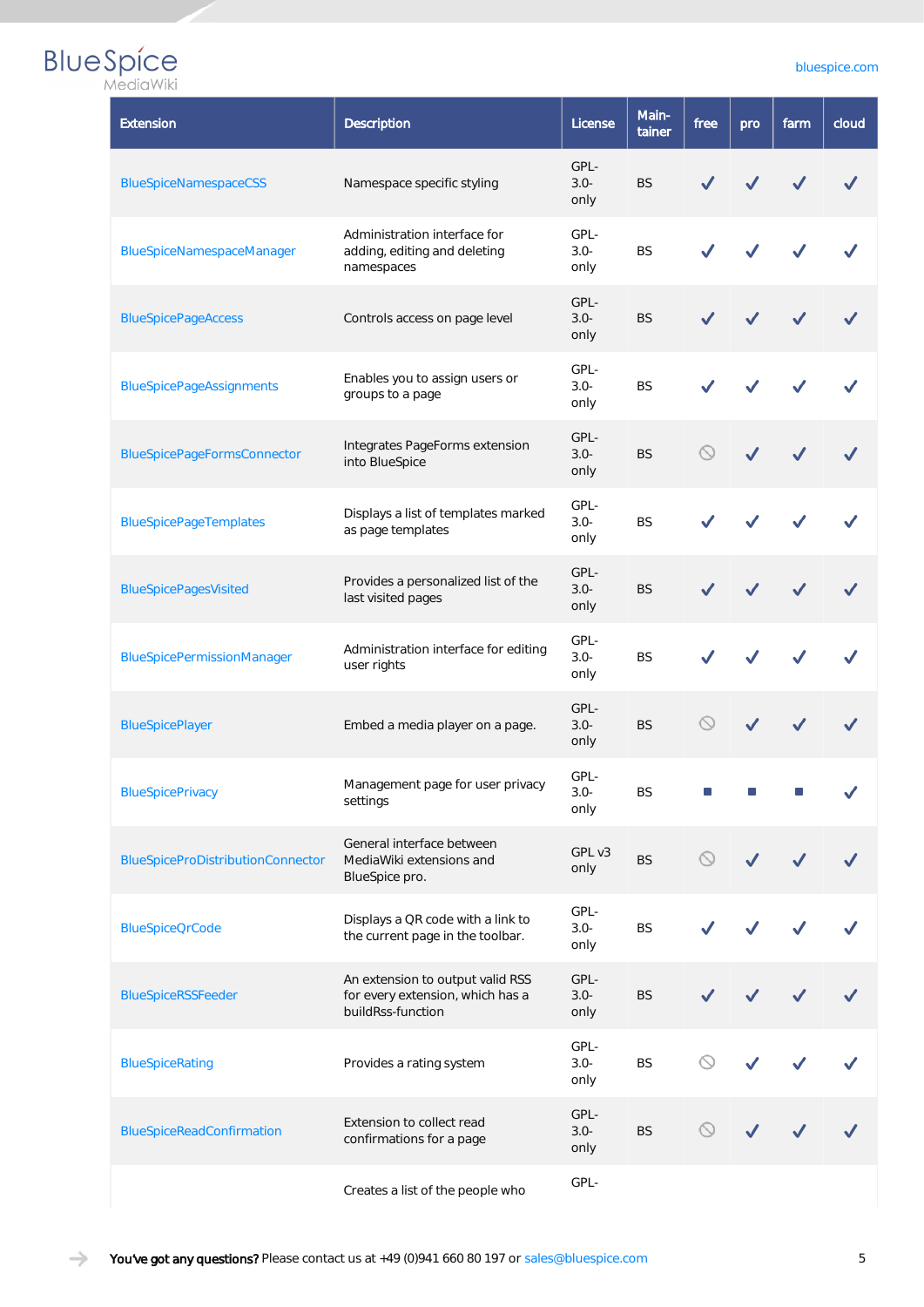### **BlueSpice**

| MediaWiki                       |                                                              |                         |                 |                     |     |      |       |
|---------------------------------|--------------------------------------------------------------|-------------------------|-----------------|---------------------|-----|------|-------|
| Extension                       | Description                                                  | License                 | Main-<br>tainer | free                | pro | farm | clouc |
| <b>BlueSpiceReaders</b>         | read a page                                                  | $3.0 -$<br>only         | <b>BS</b>       |                     |     |      |       |
| BlueSpiceReminder               | Gives the user the opportunity to<br>create reminders.       | GPL-<br>$3.0 -$<br>only | <b>BS</b>       | $\circledcirc$      |     |      | ✓     |
| BlueSpiceSMWConnector           | Integrates SemanticMediaWiki into<br>BlueSpice               | GPL-<br>$3.0 -$<br>only | BS              | ↷                   |     |      |       |
| BlueSpiceSaferEdit              | Provides warnings if other users<br>are editing the page     | GPL-<br>$3.0 -$<br>only | <b>BS</b>       |                     |     |      |       |
| BlueSpiceSignHere               | Provides a tag to quickly add a<br>signature to a page       | GPL-<br>$3.0 -$<br>only | <b>BS</b>       |                     |     |      |       |
| <b>BlueSpiceSmartList</b>       | Displays the last five changes of the<br>wiki in a list      | GPL-<br>$3.0 -$<br>only | <b>BS</b>       |                     |     |      |       |
| <b>BlueSpiceSocial</b>          | Base extension for social<br>extensions                      | GPL-<br>$3.0 -$<br>only | <b>BS</b>       | $\circlearrowright$ |     |      |       |
| <b>BlueSpiceSocialBlog</b>      | Blog entity for BlueSpiceSocial                              | GPL-<br>$3.0 -$<br>only | <b>BS</b>       | $\circledcirc$      |     |      |       |
| <b>BlueSpiceSocialComments</b>  | Comment functionality for<br>BlueSpiceSocial                 | GPL-<br>$3.0 -$<br>only | <b>BS</b>       |                     |     |      |       |
| <b>BlueSpiceSocialMicroBlog</b> | Microblog functionality for<br>BlueSpiceSocial               | GPL-<br>$3.0 -$<br>only | <b>BS</b>       |                     |     |      |       |
| <b>BlueSpiceSocialProfile</b>   | Profile entity for BlueSpiceSocial                           | GPL-<br>$3.0 -$<br>only | <b>BS</b>       | $\circledcirc$      |     |      |       |
| <b>BlueSpiceSocialRating</b>    | Rating functionality for<br><b>BlueSpiceSocial-entities</b>  | GPL-<br>$3.0 -$<br>only | <b>BS</b>       | $\circledcirc$      |     |      |       |
| <b>BlueSpiceSocialResolve</b>   | Resolve functionality for<br><b>BlueSpiceSocial-entities</b> | GPL-<br>$3.0 -$<br>only | <b>BS</b>       | $\odot$             |     |      |       |
| <b>BlueSpiceSocialTags</b>      | Adds tagging functionality to social<br>entities             | GPL-<br>$3.0 -$<br>only | <b>BS</b>       | $\circledcirc$      |     |      |       |
| BlueSpiceSocialTimelineUpdate   | Update functionality for<br>BlueSpiceSocialTimeline          | GPL-<br>$3.0 -$<br>only | BS              | $\oslash$           |     |      |       |
|                                 |                                                              | GPL-                    |                 |                     |     |      |       |

3.0-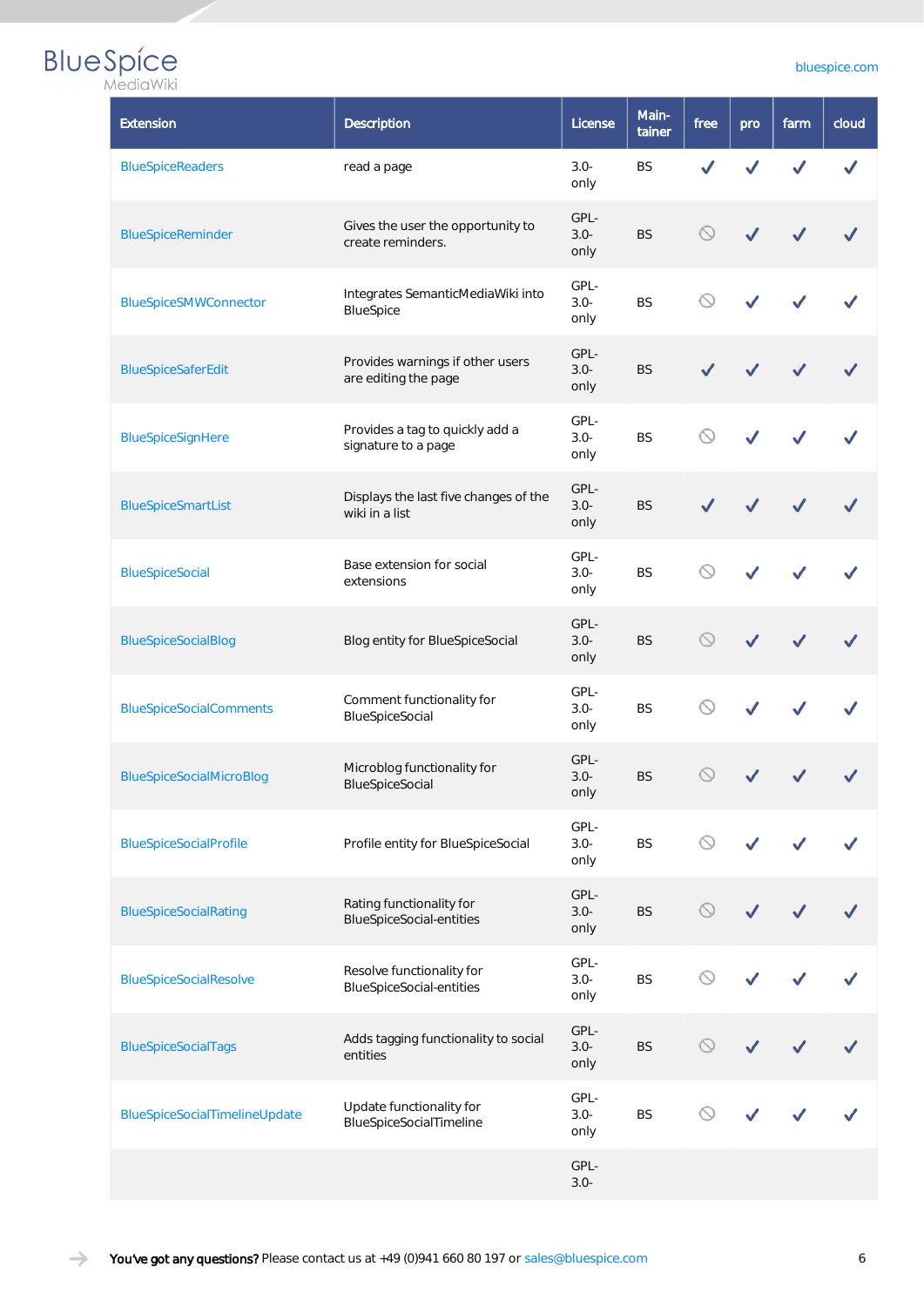| Extension                            | <b>Description</b>                                                                                               | Main-<br>tainer         | free      | pro            | farm | cloud |  |
|--------------------------------------|------------------------------------------------------------------------------------------------------------------|-------------------------|-----------|----------------|------|-------|--|
| <b>BlueSpiceSocialTopics</b>         | Topic and discussion entities for<br>BlueSpiceSocial                                                             | only                    | <b>BS</b> | $\circledcirc$ |      |       |  |
| <b>BlueSpiceSocialWatch</b>          | Watch-functionality for<br><b>BlueSpiceSocial-entities</b>                                                       | GPL-<br>$3.0 -$<br>only | <b>BS</b> |                |      |       |  |
| <b>BlueSpiceSocialWikiPage</b>       | WikiPage entity and functionality<br>for BlueSpiceSocial                                                         | GPL-<br>$3.0 -$<br>only | <b>BS</b> |                |      |       |  |
| BlueSpiceTagCloud                    | GPL-<br>$3.0 -$<br><b>BS</b><br>Displays various tag clouds<br>only                                              |                         |           |                |      |       |  |
| <b>BlueSpiceUEModuleBookPDF</b>      | Enables BlueSpice export<br>hierarchical collections of articles<br>to Adobe® Portable Document<br>Format (PDF). | <b>BS</b>               |           |                |      |       |  |
| <b>BlueSpiceUEModuleDOCX</b>         | This extension outputs a wiki page<br>to Office Open XML.                                                        | GPL v3<br>only          | <b>BS</b> |                |      |       |  |
| BlueSpiceUEModuleHTML                | GPL-<br>Enables export to HTML<br>$3.0 -$<br><b>BS</b><br>only                                                   |                         |           |                |      |       |  |
| <b>BlueSpiceUEModulePDF</b>          | GPL-<br>Enables MediaWiki to export pages<br>$3.0 -$<br><b>BS</b><br>into PDF format<br>only                     |                         |           |                |      |       |  |
| <b>BlueSpiceUEModulePDFRecursive</b> | Enables recursive export of pages<br>into PDF format.                                                            | GPL-<br>$3.0 -$<br>only | <b>BS</b> |                |      |       |  |
| <b>BlueSpiceUEModulePDFSubpages</b>  | export an article and subpages to<br>PDF format.                                                                 | GPL v3<br>only          | <b>BS</b> |                |      |       |  |
| BlueSpiceUEModuleTable2Excel         | Enables export to Excel formats<br>and CSV                                                                       | GPL-<br>$3.0 -$<br>only | <b>BS</b> |                |      |       |  |
| BlueSpiceUniversalExport             | Enables MediaWiki to export pages<br>into different formats                                                      | GPL-<br>$3.0 -$<br>only | <b>BS</b> |                |      |       |  |
| BlueSpiceUsageTracker                | Holds statistical data about<br>extension use                                                                    | GPL-<br>$3.0 -$<br>only | <b>BS</b> |                |      |       |  |
| BlueSpiceUserInfo                    | Provides flyouts with user<br>informations for user images and<br>links                                          | GPL-<br>$3.0 -$<br>only | <b>BS</b> |                |      |       |  |
| <b>BlueSpiceUserManager</b>          | GPL-<br>Administration interface for<br>$3.0 -$<br><b>BS</b><br>adding, editing and deleting users<br>only       |                         |           |                |      |       |  |
| BlueSpiceUserSidebar                 | Customizable personal navigation<br>menu                                                                         | GPL-<br>$3.0 -$<br>only | <b>BS</b> |                |      |       |  |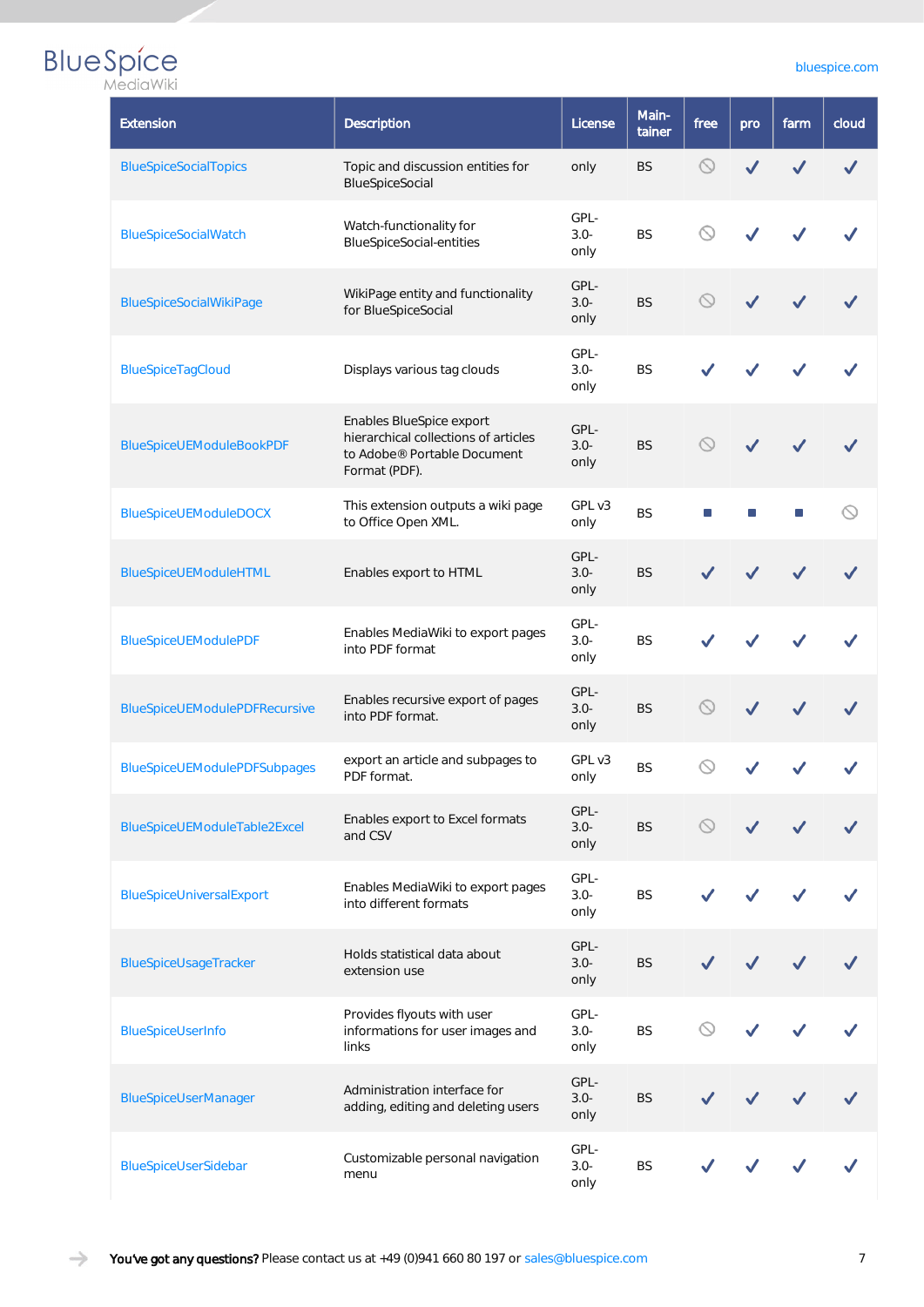| <i><b>IVITULI</b></i><br>Extension | <b>Description</b>                                                                                        | License                                           | Main-<br>tainer | free           | pro            | farm | cloud |
|------------------------------------|-----------------------------------------------------------------------------------------------------------|---------------------------------------------------|-----------------|----------------|----------------|------|-------|
| BlueSpiceVisualEditorConnector     | Connects BlueSpice with<br>VisualEditor                                                                   | GPL-<br>$3.0 -$<br>only                           | <b>BS</b>       |                |                |      |       |
| <b>BlueSpiceWatchList</b>          | Adds a watchlist widget and tag                                                                           | GPL-<br>$3.0 -$<br>only                           | <b>BS</b>       |                |                |      |       |
| BlueSpiceWebDAVClientIntegration   | Allows opening files from the<br>browser directly in the client<br>application (Requires WebDAV)          | GPL-<br>$3.0 -$<br>only                           | <b>BS</b>       | $\circledcirc$ | $\blacksquare$ |      |       |
| BlueSpiceWebDAVMinorSave           | bs-webdayminorsave-desc                                                                                   | GPL-<br>$3.0 -$<br>only                           | <b>BS</b>       | ல              |                |      |       |
| <b>BlueSpiceWholsOnline</b>        | Displays a list of users who are<br>currently online                                                      | GPL-<br>$3.0 -$<br><b>BS</b><br>only              |                 |                |                |      |       |
| BlueSpiceWikiExplorer              | Sort articles by criteria                                                                                 | <b>BS</b>                                         |                 |                |                |      |       |
| BlueSpiceWikiFarm                  | User interface for managing wiki<br>⇖<br>GPL v3<br><b>BS</b><br>instances.                                |                                                   |                 |                |                |      |       |
| <b>Bootstrap</b>                   | Provides the Bootstrap framework<br>GPL<br><b>MW</b><br>in the wiki<br>$V3+$                              |                                                   |                 |                |                |      |       |
| CategoryTree                       | Enables you to displays categories<br>and subcategories in a tree<br>structure.                           | GPL v3<br>only                                    | <b>MW</b>       |                |                |      |       |
| Chameleon                          | Provides a flexible responsive skin<br>using Bootstrap 4                                                  | GPL<br>$V3+$                                      | <b>MW</b>       |                |                |      |       |
| Cite                               | Allows a user to create footnotes<br>by using a special tag.                                              | GPL<br>$v2+$                                      | <b>MW</b>       |                |                |      |       |
| CiteThisPage                       | Extension provides a special page<br>which allows creating a citation for<br>a page in variety of styles. | GPL<br>$v2+$                                      | <b>MW</b>       |                |                |      |       |
| CodeEditor                         | Syntax-highlighted editing for<br>JavaScript and CSS pages using Ace<br>editor                            | GPL<br>$v2+$<br>and<br>BSD <sub>3</sub><br>Clause | <b>MW</b>       |                |                |      |       |
| CognitiveProcessDesigner           | Draw BPMN processes with a<br>graphical user interface in<br>Semantic MediaWiki                           | Apache<br>license<br>2.0                          | <b>MW</b>       | K              |                |      |       |
| ConfirmAccount                     | Requires submission and approval<br>of accounts.                                                          | GPL<br>$v2+$                                      | <b>MW</b>       | $\circledcirc$ |                |      |       |
| ConfirmEdit                        | Enables the user to place various<br>CAPTCHA methods to protect the<br>wiki from spambots.                | GPL<br>$v2+$                                      | <b>MW</b>       |                |                |      |       |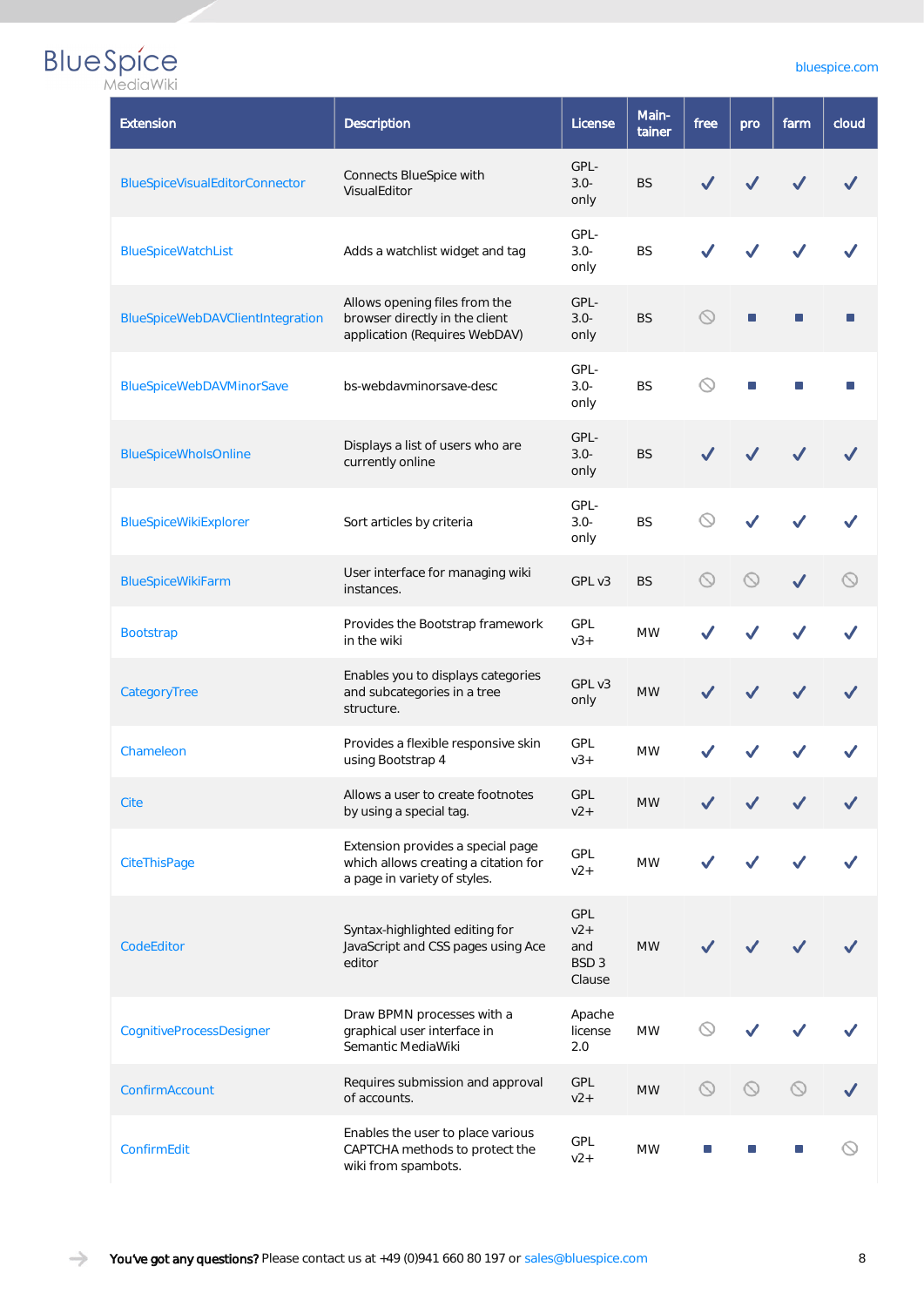#### [bluespice.com](https://bluespice.com)

| <b>Extension</b>          | <b>Description</b>                                                                                                                                                                                            | License             | Main-<br>tainer | free                         | pro                 | farm | cloud     |
|---------------------------|---------------------------------------------------------------------------------------------------------------------------------------------------------------------------------------------------------------|---------------------|-----------------|------------------------------|---------------------|------|-----------|
| ContentTransfer           | Copies new or existing wiki pages<br>into a different wiki. (v3.2 and up)                                                                                                                                     | GPL v3              | <b>BS</b>       | $\circledcirc$               | $\circlearrowright$ | П    | $\oslash$ |
| CreateUserPage            | Create user page for a user if it<br>does not exist when the user logs<br>in                                                                                                                                  | MIT                 | <b>MW</b>       |                              |                     |      |           |
| <b>Data Transfer</b>      | Allows for importing and exporting<br>the contents of a wiki's pages in<br>XML and CSV form, using template<br>calls to define the fields.                                                                    | GPL<br>$v2+$        | <b>MW</b>       |                              |                     |      |           |
| <b>DrawioEditor</b>       | Integration of diagrams                                                                                                                                                                                       | MIT                 | <b>MW</b>       |                              |                     |      |           |
| DynamicPageList3          | Create lists of other articles based<br>on their category, namespace, title,<br>references or template usage and<br>include contents or arguments of<br>template calls of those articles into<br>your page.   | <b>GPL</b><br>$v2+$ | <b>MW</b>       |                              |                     |      |           |
| Echo                      | Provides an in-wiki notification<br>system that can be used by other<br>extensions.                                                                                                                           | MIT                 | <b>MW</b>       |                              |                     |      |           |
| EmbedVideo                | Adds a parser function called #ev<br>for embedding video clips from<br>popular video sharing services.                                                                                                        | MIT                 | <b>MW</b>       |                              |                     |      |           |
| <b>EventBus</b>           | Propagation of change events to a<br>RESTful service.                                                                                                                                                         | GPL<br>$v2+$        | <b>MW</b>       |                              |                     |      |           |
| <b>ExtJSBase</b>          | Adds the GPL version of Sencha<br>Inc. ExtJS Rich Internet Application<br>Framework                                                                                                                           | GPL v3<br>only      | <b>BS</b>       |                              |                     |      |           |
| <b>External Data</b>      | allows for using and displaying<br>values retrieved from various<br>sources: external URLs, local wiki<br>pages and local files (in CSV, GFF,<br>JSON and XML formats), database<br>tables, and LDAP servers. | GPL<br>$v2+$        | <b>MW</b>       |                              |                     |      |           |
| <b>FilterSpecialPages</b> | Inserts a field in Special:<br>Specialpages to provide a search<br>function.                                                                                                                                  | GPL<br>$v2+$        | <b>BS</b>       |                              |                     |      |           |
| FlaggedRevs               | Allows for article content<br>management by editors and<br>reviewers.                                                                                                                                         | GPL<br>$v2+$        | <b>MW</b>       | $\circlearrowright$          |                     |      |           |
| FlexiSkin                 | allows to customize the skin of the<br>wiki.                                                                                                                                                                  | <b>GPL</b><br>$v2+$ | <b>MW</b>       |                              |                     |      |           |
| Forms                     | All-purpose form framework for<br>MediaWiki                                                                                                                                                                   | GPL v3<br>only      | <b>MW</b>       | $\mathrel{\curvearrowright}$ |                     |      |           |
| Gadgets                   | Provides a way for users to pick<br>JavaScript or CSS based "gadgets"<br>that other wiki users provide.                                                                                                       | GPL<br>$v2+$        | <b>MW</b>       |                              |                     |      |           |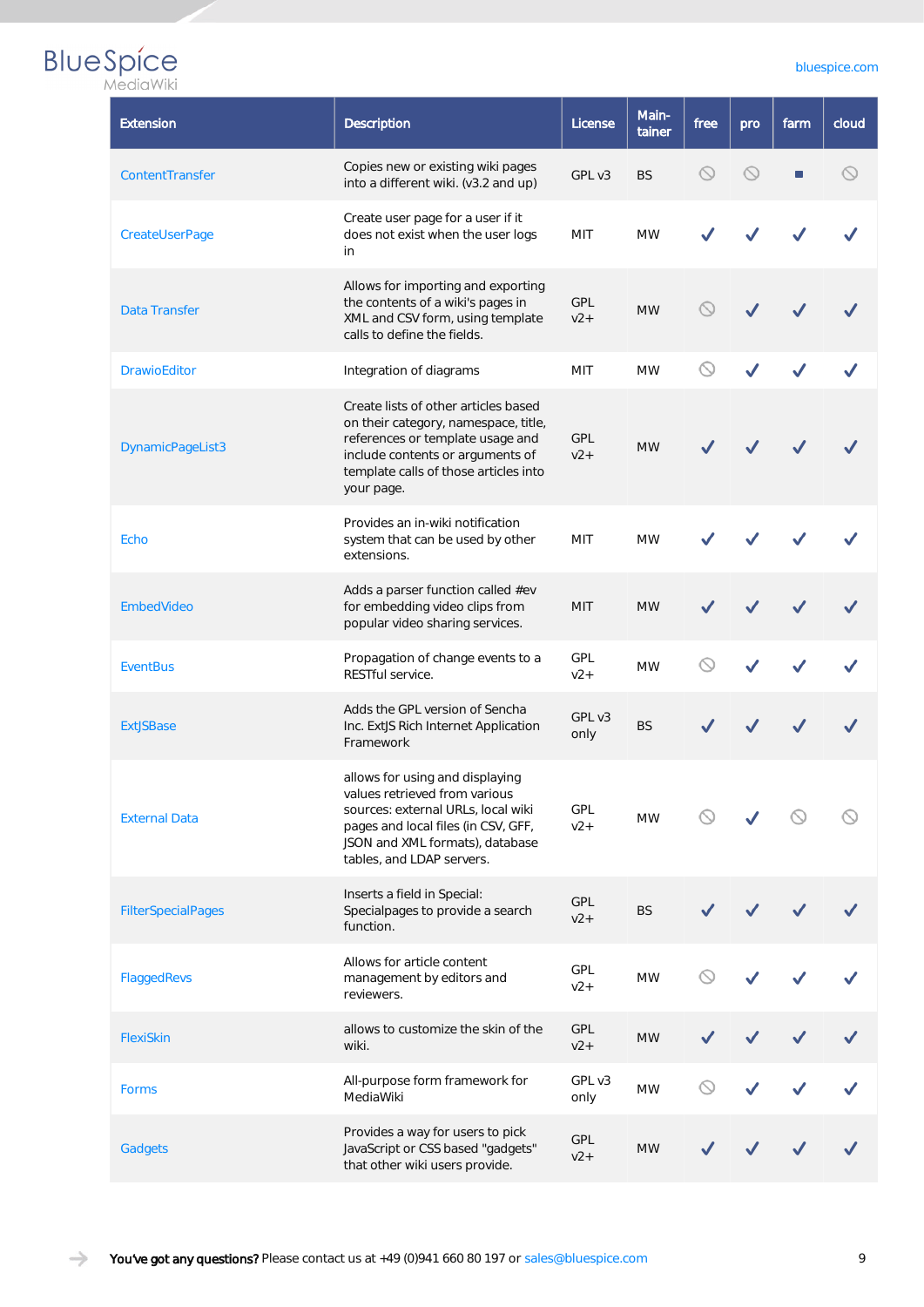| <i><b>IVITULI</b></i><br><b>Extension</b> | Description                                                                                                                        | Main-<br>License<br>tainer  |                             | free                | pro | farm | cloud       |
|-------------------------------------------|------------------------------------------------------------------------------------------------------------------------------------|-----------------------------|-----------------------------|---------------------|-----|------|-------------|
| <b>Header Tabs</b>                        | displays top-level headers as<br>JavaScript-based tabs.                                                                            | GPL<br>$v2+$                | <b>MW</b>                   | $\circlearrowright$ |     |      |             |
| <b>HitCounters</b>                        | Counts the hits of a page/article.                                                                                                 | <b>GPL</b><br>$V3+$         | <b>MW</b>                   |                     |     |      |             |
| <b>ImageMap</b>                           | GPL<br>Allows clickable HTML image maps.<br><b>MW</b><br>$v2+$                                                                     |                             |                             |                     |     |      |             |
| <b>ImageMapEdit</b>                       | automates and simplifies a<br>large part of the process.                                                                           |                             |                             |                     |     |      |             |
| <b>InputBox</b>                           | Allows to integrate HTML forms<br>into wiki pages.                                                                                 |                             |                             |                     |     |      |             |
| <b>Interwiki</b>                          | Provides a special page for<br><b>GPL</b><br><b>MW</b><br>■<br>maintaining the Interwiki table.<br>$V2+$                           |                             |                             |                     |     | П    |             |
| InviteSignup                              | Allows to send email invitations for<br><b>GPL</b><br>ல<br><b>MW</b><br>account creation.<br>$v2+$                                 |                             |                             |                     |     |      |             |
| <b>LDAP Authorization</b>                 | Allows group-based authorization<br>against an LDAP resource.                                                                      | $\blacksquare$              | $\mathcal{L}_{\mathcal{A}}$ |                     |     |      |             |
| LDAPAuthentication2                       | Allows authentication against an<br>$\circlearrowright$<br><b>MW</b><br><b>LDAP</b> resource                                       |                             |                             |                     |     | U,   |             |
| <b>LDAPGroups</b>                         | Allows user group syncronization<br>with a LDAP resource                                                                           | $\circledcirc$<br><b>MW</b> |                             |                     |     |      | $\bigcirc$  |
| <b>LDAPProvider</b>                       | Provides a common infratructure<br>to connect to a LDAP resource and<br>run queries against it                                     |                             | <b>MW</b>                   | $\odot$             | П   | П    |             |
| LDAPSyncAll                               | Mechanism which synchronizes<br>users in the database and users in<br>Active Directory. (v3.2 and up)                              |                             | <b>MW</b>                   | $\circledcirc$      | П   | П    | $\mathbb S$ |
| <b>LDAPUserInfo</b>                       | Ermöglicht die Synchronisation von<br>Benutzerinformation und<br>Einstellungen mit einer LDAP<br>Ressource.                        | <b>GPL</b><br>$v2+$         | <b>MW</b>                   | $\circlearrowright$ |     |      |             |
| Lingo                                     | Provides hover-over tool tips on<br>pages from words defined on the<br>Glossar page                                                | GPL<br>$v2+$                | <b>MW</b>                   |                     |     |      |             |
| LocalisationUpdate                        | Allows to update the localizations<br>for MediaWiki messages at any<br>time, without needing to upgrade<br>the MediaWiki software. | <b>GPL</b><br>$v2+$         | <b>MW</b>                   |                     |     |      |             |
| LoginNotify                               | Notifies users about unusual login<br>events.                                                                                      | MIT                         | <b>MW</b>                   | $\odot$             |     |      |             |
| Loops                                     | Provides parser functions for<br>performing loops.                                                                                 |                             | <b>MW</b>                   |                     |     |      |             |
|                                           | allows users to display maps and<br>coordinate data using multiple                                                                 |                             |                             |                     |     |      |             |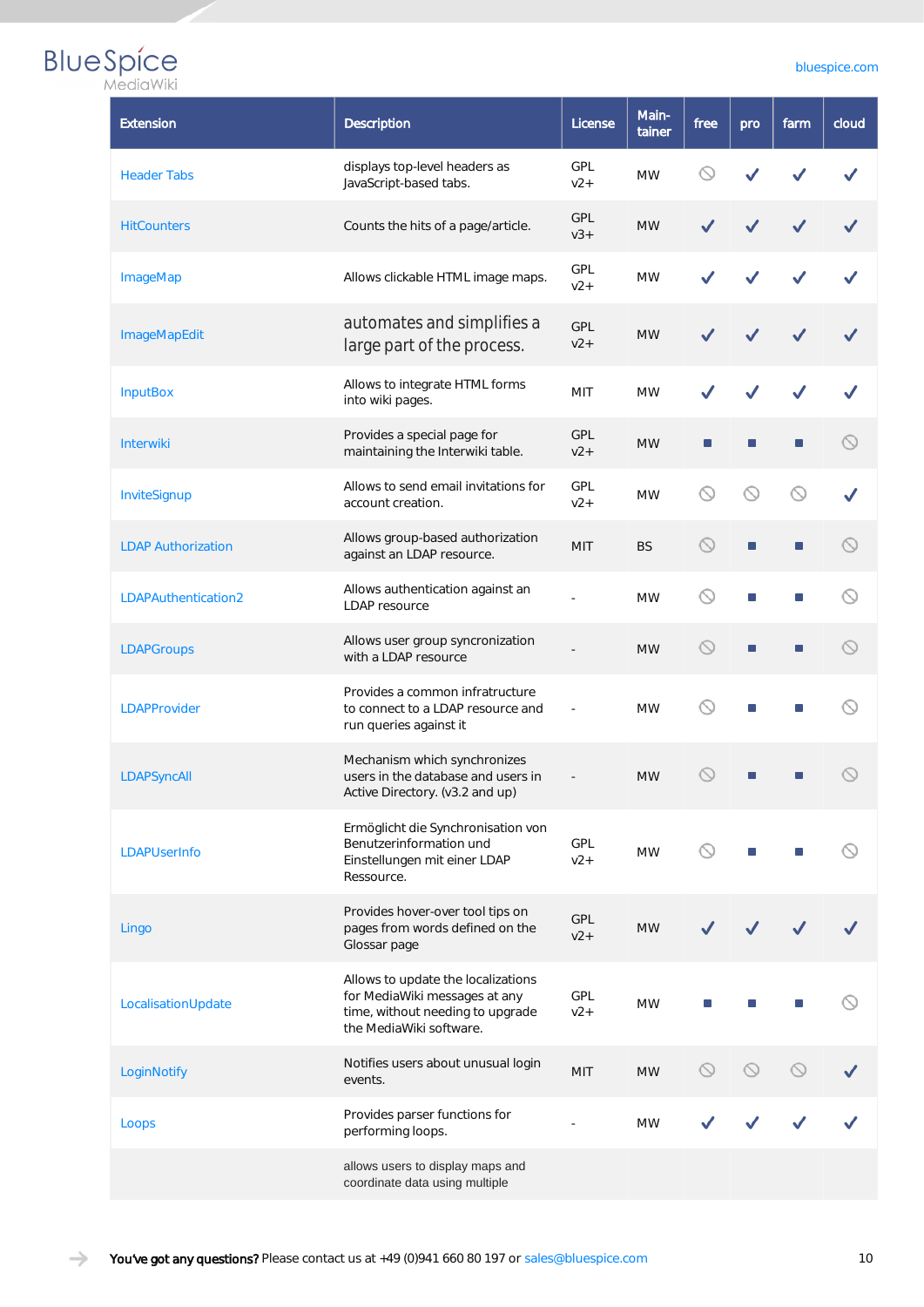| <b>Extension</b>       | Description                                                                                  | License             | Main-<br>tainer | free                | pro                 | farm                | cloud |
|------------------------|----------------------------------------------------------------------------------------------|---------------------|-----------------|---------------------|---------------------|---------------------|-------|
| <b>Maps</b>            | mapping services.                                                                            | <b>GPL</b><br>$v2+$ | <b>MW</b>       | $\circledcirc$      |                     |                     |       |
| Math                   | Renders mathematical formulas<br>between math tags                                           | <b>GPL</b><br>$v2+$ | <b>MW</b>       | $\circlearrowright$ |                     |                     |       |
| <b>MediaWiki</b>       |                                                                                              | <b>GPL</b><br>$v2+$ | <b>MW</b>       |                     |                     |                     |       |
| <b>MergeArticles</b>   | Merge corresponding pages in wiki<br>instances.                                              | GPL v3              | <b>BS</b>       | $\circlearrowright$ | $\circlearrowright$ | $\Box$              |       |
| MultimediaViewer       | Provides a better experience to<br>users when they click on<br>thumbnails                    | GPL<br>$v2+$        | <b>MW</b>       | $\circlearrowright$ | ✓                   |                     |       |
| <b>NSFileRepo</b>      | implements per-namespace group<br>permissions for image and file<br>rights protection.       | GPL<br>$v2+$        | <b>BS</b>       | $\circlearrowright$ |                     |                     |       |
| NativeSvgHandler       | Display of graphics in SVG format                                                            | <b>GPL</b><br>$v2+$ | <b>MW</b>       | $\circledcirc$      | ✓                   |                     |       |
| <b>Nuke</b>            | Extension for administrators to<br>delete more than one page at once.                        | GPL<br>$v2+$        | <b>MW</b>       |                     |                     |                     |       |
| <b>OATHAuth</b>        | Provides authentication support<br>using HMAC-based one-time<br>passwords                    |                     | п               |                     |                     |                     |       |
| <b>OOJSPlus</b>        | Provides Widgets and utility<br>functions for OOJS                                           | GPL v3              | <b>BS</b>       |                     |                     |                     |       |
| <b>OpenID Connect</b>  | Extends the PluggableAuth<br>extension to provide<br>authentication using OpenID<br>Connect. | MIT                 | $\textsf{MW}{}$ | $\circledcirc$      | $\circledcirc$      | $\circlearrowright$ |       |
| <b>OpenLayers</b>      | basic library for the grafical<br>representation/chart of semantic<br>data.                  | GPL<br>$v2+$        | <b>MW</b>       | ര                   |                     |                     |       |
| Page Forms             | Forms for creating and editing wiki<br>pages                                                 | GPL<br>$v2+$        | <b>MW</b>       | $\circlearrowright$ |                     |                     |       |
| PageCheckout           | Allows exclusive rights on a page<br>for a user.                                             | $\overline{a}$      | <b>BS</b>       | ര                   |                     |                     |       |
| PageHeader             | Provides an additional user<br>interface before the page content.                            | GPL v3<br>only      | <b>BS</b>       |                     |                     |                     |       |
| PageImages             | Collects information about images<br>used on page                                            | <b>MW</b>           |                 |                     |                     |                     |       |
| <b>ParserFunctions</b> | Enhance parser with logical<br>functions                                                     | <b>GPL</b><br>$v2+$ | $\textsf{MW}{}$ |                     |                     |                     |       |
| ParserHooks            | adds a OOP and declarative parser<br>hook interface.                                         | GPL<br>$v2+$        | <b>MW</b>       |                     |                     |                     |       |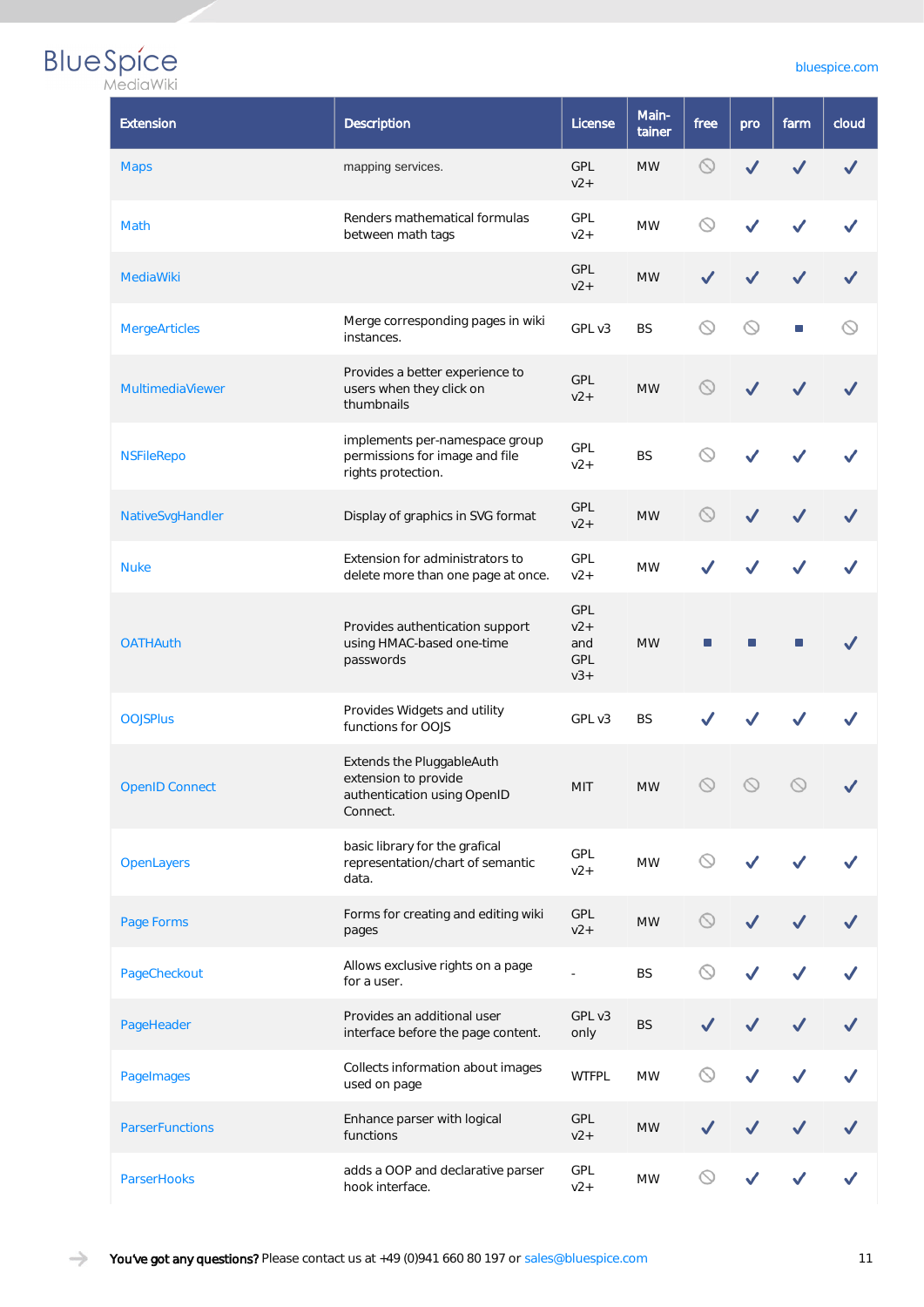#### [bluespice.com](https://bluespice.com)

| MediaWiki |  |  |  |  |
|-----------|--|--|--|--|
|           |  |  |  |  |

| Extension                                | Description                                                                                                                                                                                                                                                                                          | License                                  | Main-<br>tainer | free                | pro | farm | cloud |
|------------------------------------------|------------------------------------------------------------------------------------------------------------------------------------------------------------------------------------------------------------------------------------------------------------------------------------------------------|------------------------------------------|-----------------|---------------------|-----|------|-------|
| PdfHandler                               | Shows uploaded PDF files in a<br>multipage preview layout.                                                                                                                                                                                                                                           | GPL<br>$v2+$                             | <b>MW</b>       |                     |     |      |       |
| PluggableAuth                            | Provides framework for pluggable<br>authentication and authorization                                                                                                                                                                                                                                 | MIT                                      | <b>MW</b>       | п                   | П   |      |       |
| Poem                                     | Create paragraphs and line breaks<br>for poem formatting                                                                                                                                                                                                                                             | <b>GPL</b><br>$v2+$                      | <b>MW</b>       | ш                   | п   | П    |       |
| <b>Popups</b>                            | Displays previews when the user<br>hovers over a page link                                                                                                                                                                                                                                           | <b>GPL</b><br>$v2+$                      | <b>MW</b>       |                     |     |      |       |
| <b>RSS</b>                               | Renders RSS feeds to display them<br>in wiki articles.                                                                                                                                                                                                                                               | <b>GPL</b><br>$v2+$                      | <b>MW</b>       |                     |     |      |       |
| Renameuser                               | Provides a special page that allows<br>user accounts to be renamed.                                                                                                                                                                                                                                  | GPL<br>$v2+$                             | <b>MW</b>       |                     |     |      |       |
| <b>Replace Text</b>                      | Provides a form to let<br>administrators do string<br>replacements on the entire wiki, for<br>both page contents and page titles.                                                                                                                                                                    | <b>GPL</b><br>$v2+$                      | <b>MW</b>       |                     |     |      |       |
| <b>RevisionSlider</b>                    | Shows a slider for selecting and<br>comparing revisions on a diff page.                                                                                                                                                                                                                              |                                          | <b>MW</b>       |                     |     |      |       |
| <b>Scribunto</b>                         | provides a framework for<br>embedding scripting languages<br>into articles.                                                                                                                                                                                                                          | <b>GPL</b><br>$v2+$<br>and<br><b>MIT</b> | <b>MW</b>       |                     |     |      |       |
| SecureLinkFixer                          | Rewrites URLs to HTTPS if domain<br>always requires HTTPS                                                                                                                                                                                                                                            |                                          | <b>MW</b>       |                     |     |      |       |
| <b>Semantic Compound Queries</b>         | defines a parser function,<br>#compound_query, that can make<br>multiple Semantic MediaWiki<br>queries at the same time.                                                                                                                                                                             | <b>GPL</b><br>$v2+$                      | <b>MW</b>       |                     |     |      |       |
| <b>Semantic Extra Special Properties</b> | Adds some extra special properties<br>to all pages                                                                                                                                                                                                                                                   | <b>GPL</b><br>$v2+$                      | <b>MW</b>       |                     |     |      |       |
| Semantic MediaWiki                       | allows users to add structured data<br>to wiki pages through simple<br>wikitext markup that turns links to<br>other pages and data values in a<br>page into meaningful properties.<br>With this information, SMW helps<br>to search, organize, browse,<br>evaluate, and share the wiki's<br>content. | <b>GPL</b><br>$v2+$                      | <b>MW</b>       | $\circlearrowright$ |     |      |       |
| <b>Semantic Result Formats</b>           | Adds further formats to render<br>inline query results.                                                                                                                                                                                                                                              | GPL<br>$v2+$                             | <b>MW</b>       | $\odot$             |     |      |       |
| Semantic Scribunto                       | A Semantic MediaWiki extension to<br>natively support the Scribunto<br>extension                                                                                                                                                                                                                     | <b>GPL</b><br>$v2+$<br>and<br><b>MIT</b> | <b>MW</b>       |                     |     |      |       |
|                                          | Provides authentication using                                                                                                                                                                                                                                                                        |                                          |                 |                     |     |      |       |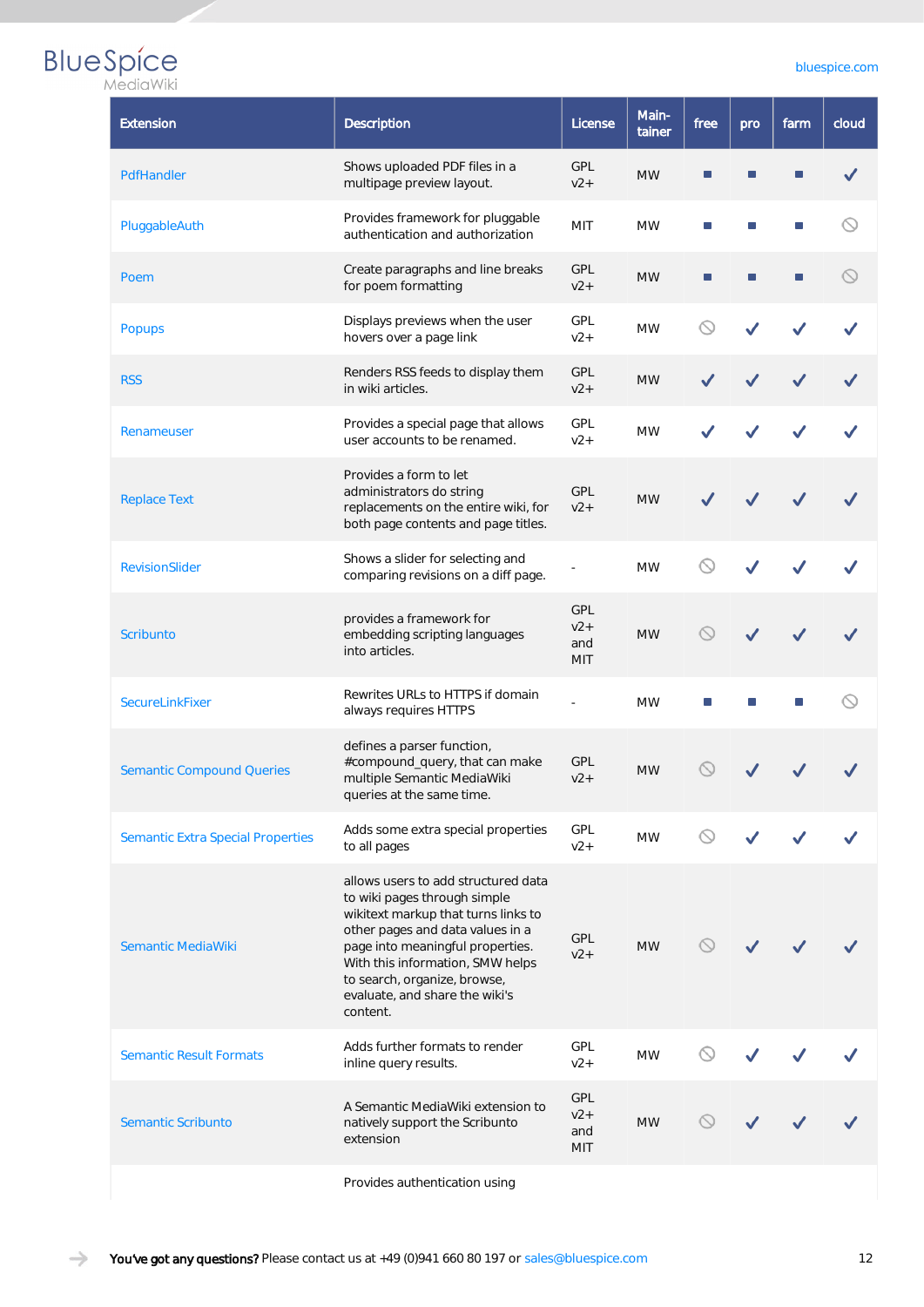#### [bluespice.com](https://bluespice.com)

| MediaWiki |  |  |  |  |  |
|-----------|--|--|--|--|--|
|           |  |  |  |  |  |

| <b>Extension</b>           | Description                                                                                                         | License             | Main-<br>tainer | free | pro | farm | cloud               |
|----------------------------|---------------------------------------------------------------------------------------------------------------------|---------------------|-----------------|------|-----|------|---------------------|
| SimpleSAMLphp              | SimpleSAMLphp in conjunction<br>with PluggableAuth                                                                  | <b>MIT</b>          | <b>MW</b>       |      |     |      | $\circlearrowright$ |
| SpamBlacklist              | Create and manage blacklists<br>based on URL patterns to avoid<br>spam in the wiki.                                 | <b>GPL</b><br>$v2+$ | <b>MW</b>       | П    | п   | ш    |                     |
| StandardDialogs            | Provides dialog user interfaces for<br>common page actions.                                                         | GPL<br>$V3+$        | <b>BS</b>       |      |     |      |                     |
| SyntaxHighlight            | Provides syntax highlighting and<br>code rendering.                                                                 | GPL<br>$v2+$        | <b>MW</b>       |      |     |      |                     |
| TemplateData               | Implement data storage for<br>template parameters (using JSON)                                                      | <b>GPL</b><br>$v2+$ | <b>MW</b>       | ◯    |     |      |                     |
| TemplateStyles             | Implement per-template style<br>sheets                                                                              | <b>GPL</b><br>$v2+$ | <b>MW</b>       |      |     |      |                     |
| <b>TextExtracts</b>        | Provides plain-text or limited HTML<br>extracts of page content                                                     | <b>GPL</b><br>$v2+$ | <b>MW</b>       | ல    | ✓   |      |                     |
| <b>TitleBlacklist</b>      | Manage black- and whitelist to<br>forbid creating new articles and<br>user accounts.                                | <b>GPL</b><br>$v2+$ | <b>MW</b>       |      | п   | п    |                     |
| <b>TitleKey</b>            | Provides a title prefix search<br>suggestion backend.                                                               | GPL<br>$v2+$        | <b>MW</b>       |      |     |      |                     |
| <b>TwoColConflict</b>      | Showing a side-by-side edit merge<br>screen for edit conflict resolution                                            | <b>GPL</b><br>$v2+$ | <b>MW</b>       |      |     |      |                     |
| <b>UnifiedTaskOverview</b> | Provides the special page "My<br>tasks"                                                                             |                     | <b>MW</b>       |      |     |      |                     |
| <b>UrlGetParameters</b>    | Usage of GET parameters of the<br>URL on a wiki page.                                                               | <b>GPL</b><br>$v2+$ | <b>MW</b>       |      |     |      |                     |
| <b>UserFunctions</b>       | Enhance parser with user functions                                                                                  | <b>GPL</b><br>$v2+$ | <b>MW</b>       |      |     |      |                     |
| <b>UserMerge</b>           | Merges several users into one<br>account.                                                                           | GPL v3<br>only      | <b>MW</b>       |      |     |      |                     |
| Validator                  | provides generic parameter<br>handling support to other<br>extensions.                                              | GPL<br>$v2+$        | <b>MW</b>       |      |     |      |                     |
| <b>Variables</b>           | Parser functions allowing to work<br>with dynamic variables in an article<br>scoped context                         | <b>ISC</b>          | <b>MW</b>       |      |     |      |                     |
| <b>VisualEditor</b>        | Is an editor you can use without<br>having to enter special markup.                                                 | <b>MIT</b>          | <b>MW</b>       |      |     |      |                     |
| WebAuthn                   | Module for the OATHAuth<br>extension that provides<br>authentication using the WebAuthn<br>API. (starting at v.4.1) | GPL v2              | <b>MW</b>       |      |     |      |                     |
|                            | Adds a WebDAV endpoint that                                                                                         | GPL v3              |                 |      |     |      |                     |